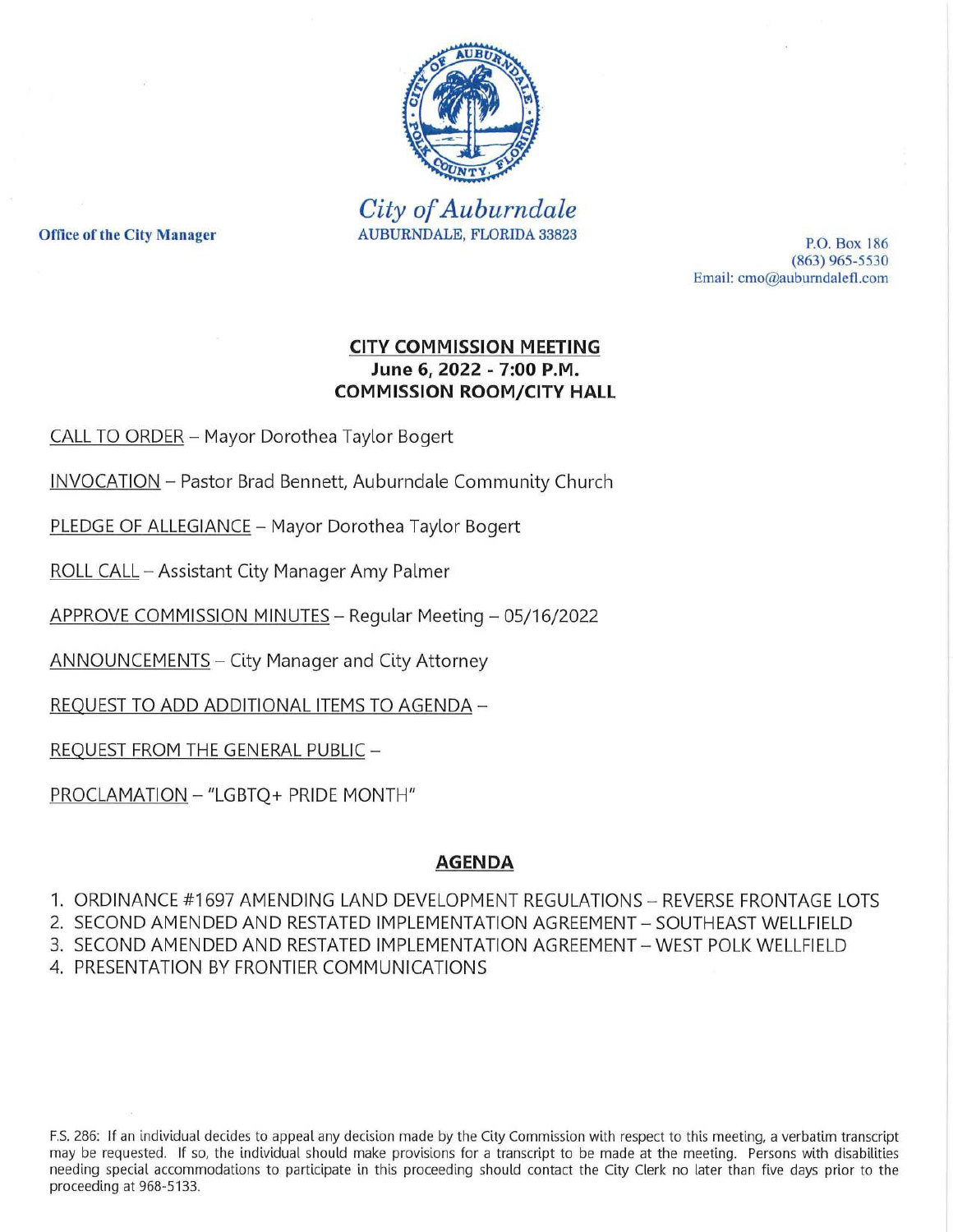#### **City Commission Meeting June 6,2022**

### **AGENDA ITEM 1: ORDINANCE #1697 AMENDING LAND DEVELOPMENT REGULATIONS-**REVERSE FRONTAGE LOTS

INFORMATION ONLY

X ACTION REQUESTED

**ISSUE:** The City Commission will consider a Land Development Regulations Text Amendment – Reverse Frontage Lots.

# **ATTACHMENTS:**

- Lot Types Diagram
- Ordinance #1697 Amending Land Development Regulations Reverse Frontage Lots  $\ddot{\phantom{1}}$

**ANALYSIS:** Based on City Commission discussion in regards to reverse frontage lots, staff conducted research of other municipalities' Land Development Regulation's on reverse frontage lots for consideration. Current regulations state that reverse frontage lots are to be avoided, except where essential to provide separation of residential development from arterial streets or to overcome specific disadvantages of topography and development orientation.

Research showed few cities prohibit reverse frontage lots. Several municipalities, utilizing language from the American Planning Association, provided stronger language to assist in the subdivision lay out and avoid reverse frontage lots. New text would add language stating reverse frontage lots shall be prohibited unless to assist in overcoming residential separation and specific disadvantages. New text would also require larger corner lots to avoid reverse frontage lots. Lots would still have to meet zoning requirements to permit minimum building setback from and orientation to both streets.

The proposed Ordinance was prepared by the Community Development Department and reviewed by the City Manager and City Attorney. The proposed Ordinance was approved on first reading and is being presented for second and final reading.

**PLANNING COMMISSION RECOMMENDATION:** Approval of the LDR Amendment (6-0, 05/03/2022)

**STAFF RECOMMENDATION:** Approval of Ordinance #1697 amending the Land Development Regulations - Reverse Frontage Lots.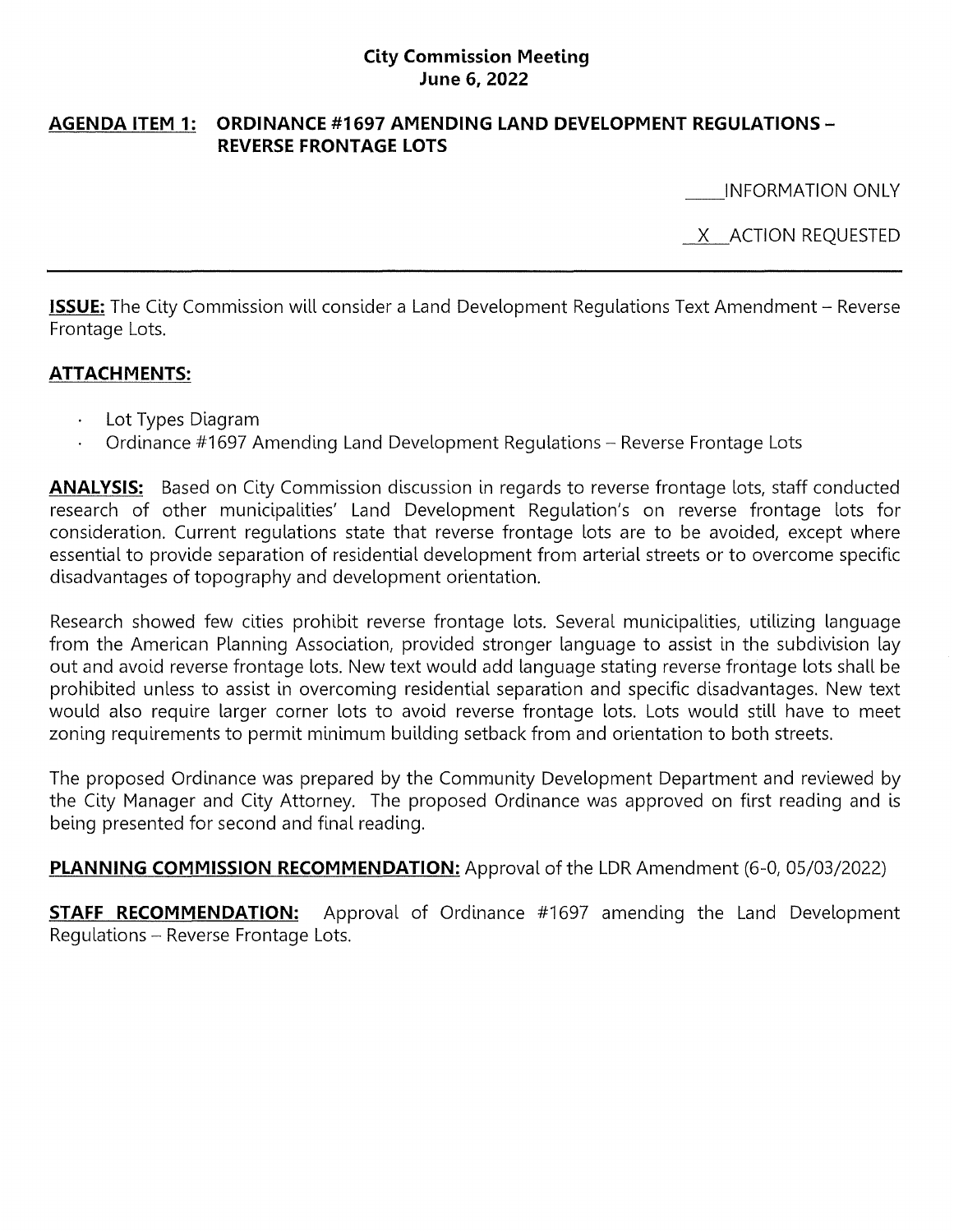### **City Commission Meeting June 6, 2022**

## **AGENDA ITEM 2: SECOND AMENDED AND RESTATED IMPLEMENTATION AGREEMENT-SOUTHEAST WELLFIELD**

### **AGENDA ITEM 3: SECOND AMENDED AND RESTATED IMPLEMENTATION AGREEMENT-WEST POLK WELLFIELD**

INFORMATION ONLY

X ACTION REQUESTED

**ISSUE:** The City Commission will consider the Second Amended and Restated Implementation Agreement for both the Southeast Wellfield Project and the West Polk Wellfield Project

## **ATTACHMENTS:**

- Second Amended and Restated Implementation Agreement Southeast Wellfield Project
- Second Amended and Restated Implementation Agreement West Polk Wellfield Project

**ANALYSIS:** In April 2021, the City together with other Polk Regional Water Cooperative (PRWC) member governments, approved and executed an Implementation Agreement for the development of the Southeast Wellfield Lower Floridan Aquifer project and West Polk Wellfield Lower Floridan Aquifer project together with their associated water treatment facilities, water transmission lines, and supporting facilities.

In March 2022, the City together with other PRWC member governments, approved and executed an an Amended and Restated Implementation Agreement for both projects to include modifications to meet various agencies' requirements necessary for financing and grant funding sources.

The changes in the proposed Second Amended and Restated Implementation Agreements are minor and are being made to comply with edits provided to the PRWC by our lending partners, Water Infrastructure Finance and Innovation Act (WIFIA) financing program through the U.s. Environmental Protection Agency and the State Revolving Planning Loan Fund (SRF) through the Florida Department of Environmental Protection. The most significant change is the concept of "anchor project participants". For the Southeast Wellfield Project, the anchor project participants are Auburndale, Davenport, Haines City, Winter Haven, and Polk County. For the West Polk Wellfield Project, the anchor project participant is Lakeland.

Eric DeHaven, PRWC Executive Director, will present the changes being made to the Implementation Agreements.

The proposed Second Amended and Restated Implementation Agreements for the Southeast Wellfield Project and West Polk Wellfield Project were prepared by the PRWC Attorney and reviewed by the Public Works Director, City Manager and City Attorney.

**STAFF RECOMMENDATION:** Approval of the Second Amended and Restated Implementation Agreements for the Southeast Wellfield Project and the West Polk Wellfield Project.